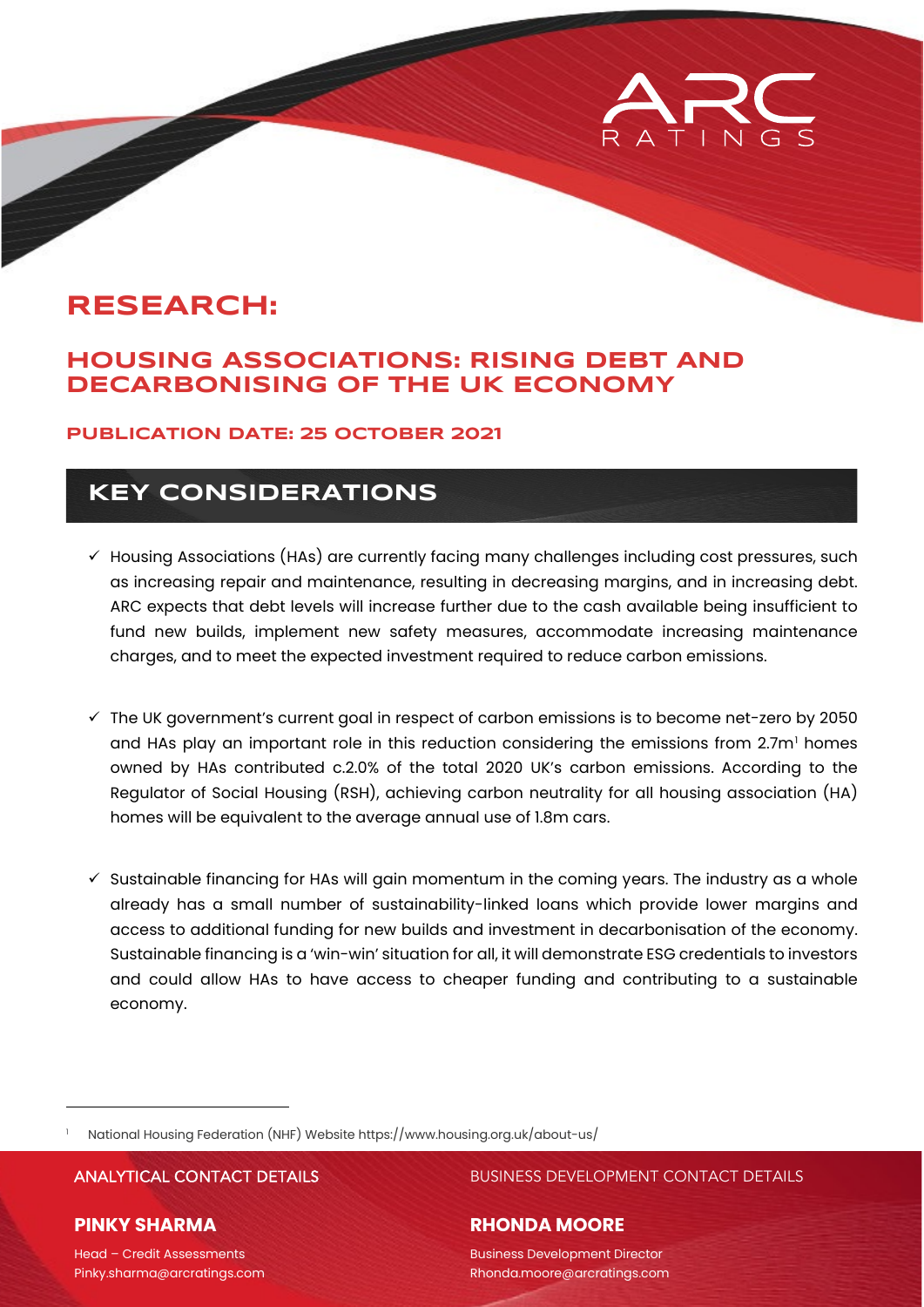



## **I. RISING DEBT AND FINANCIAL PRESSURE**

HAs were reclassified as public sector bodies by official statisticians in 2016, adding £60bn to government debt, an overall increase of 4%. Based on the 2020 Global Accounts published by the RSH, the consolidated debt for HAs reached £83.1bn in 2020, a net increase of 8% from 2019. The sector remains committed to building new homes and raised an additional £10.4bn of new debt in 2020 from banks and capital markets, where bank loans remain the primary funding source.

ARC expects that sector debt levels will reach c.£120bn by 2025 (based on the most recent three-year average debt increase) mainly considering that HAs need to build 340,000 new homes in England alone by 2031 the expected increase in demand.

With the increasing debt, interest expenses will rise, even without expected interest rate increases, putting additional pressure on the EBITDA MRI (maintenance and repairs included) Interest Cover, which is already showing a decreasing trend, consequently reducing net profit margins (refer to charts below).



Source: 2020 Global Accounts published by RSH

#### ARC has observed that operating margins were reduced by two main factors:

- The announcement by the UK government in April 2016 that social and affordable rent levels were to be subject to a reduction of 1% each year for four years (2020 was the final year).
- High repair and maintenance costs which are increasing year-on-year as HAs need to maintain their existing stock as well as implement safety measures to avoid a repeat of the Grenfell Tower disaster of June [2](#page-1-0)017. The number of complaints<sup>2</sup> related to maintenance issues by residents of HAs has increased by 49% between January and March 2021 alone.

<span id="page-1-0"></span>NH[F https://www.housing.org.uk/about-us/](https://www.housing.org.uk/about-us/)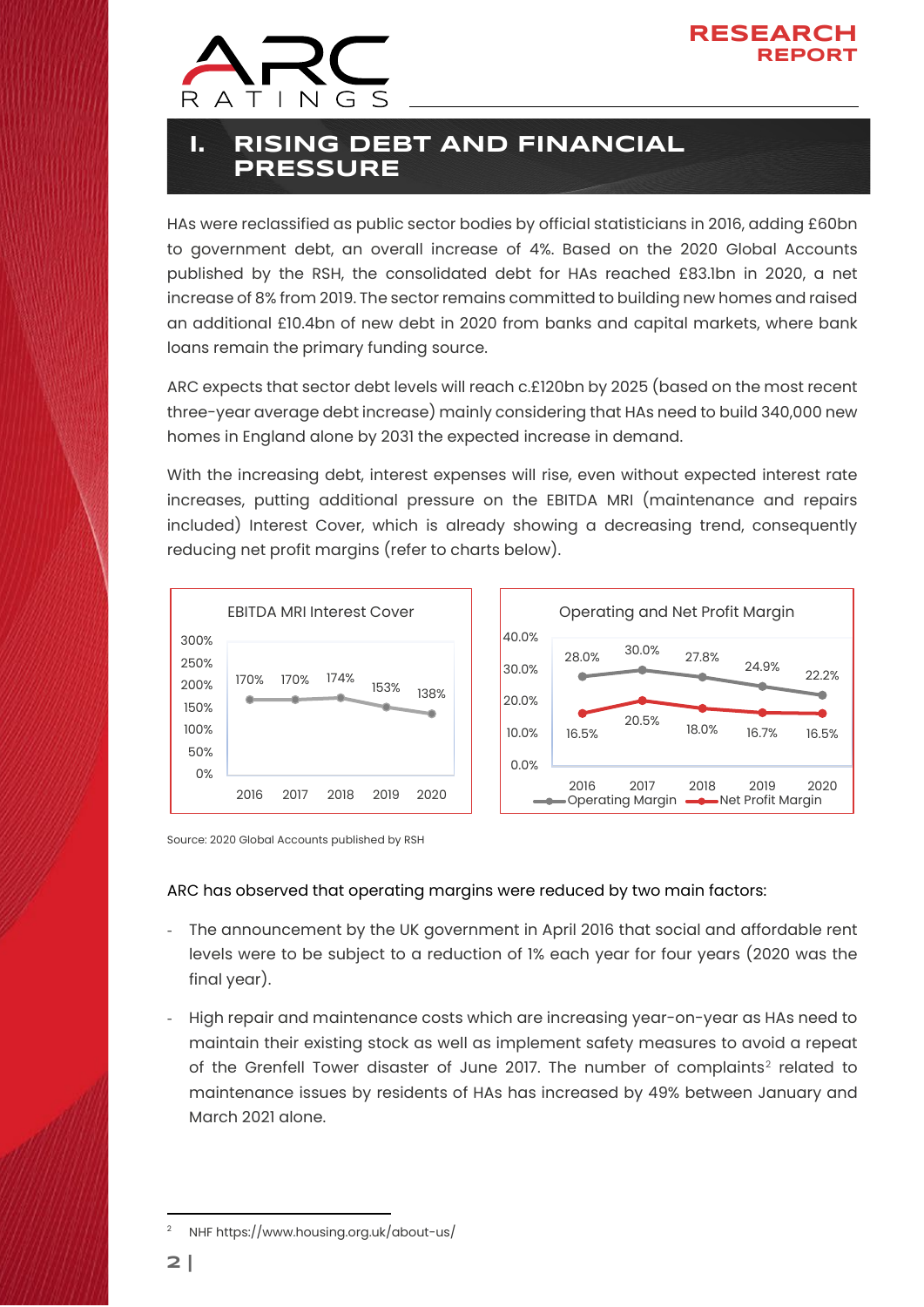

HAs spent £5.7bn in 2020 (up from £5.4bn in 2019) in repairs and maintenance; ARC expects that the additional recommended safety measures approved in the Building Safety Bill (BSB) in July 2021 will increase this cost, resulting in further reductions in margins.

Despite high repair and maintenance costs and reduced cash generation, HAs are continuing their investment in new homes year-on-year in order to alleviate the housing crisis. As reflected in the chart below, c.£10.2 bn was spent on building new properties, an increase of 61.9% in the 2017-20 period.



Source: 2020 Global Accounts published by RSH

HAs need to be vigilant in maintaining their margins as the new investments and additional safety expenses could lead to a scenario of significant cash expenditures, especially when the £5bn safety fund (set up by The BSB in July 2021) will not be available for HAs which will have to bear their own costs. Note that HA operations were also hit by the COVID pandemic that hindered the progress on new builds and reduced rental income expected from the new builds.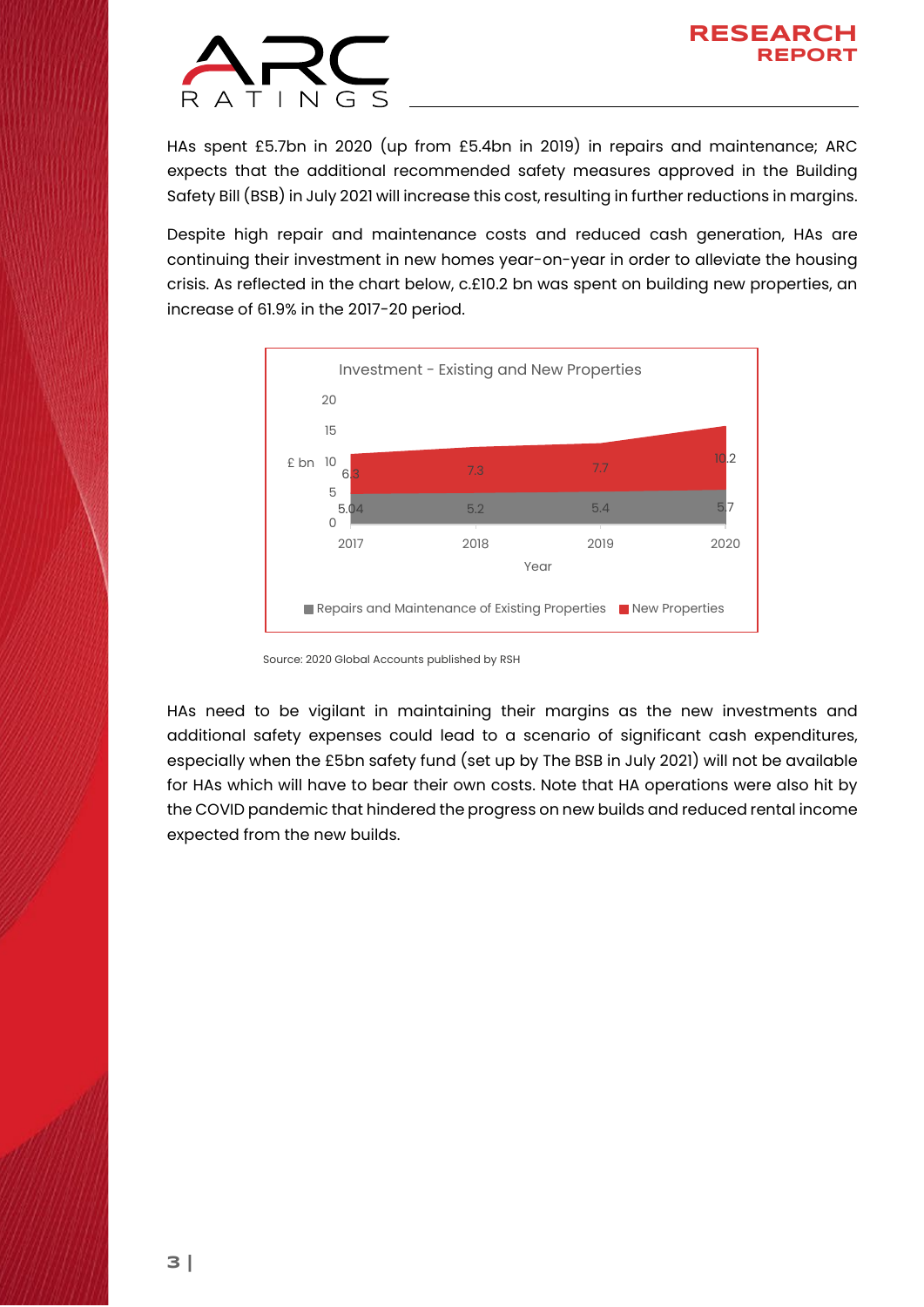



## **II. HOUSING ASSOCIATIONS AND DECARBONISATION OF THE UK ECONOMY**

HAs play an important role in decarbonising as homes in England alone produce more carbon emissions every year than is produced by all the country's cars as per National Housing Federation (NHF). In England alone, HAs own and manage 2.7m homes which emitted more than 2% of carbon emissions of the total [3](#page-3-0)26.1MtCO $_2^\mathrm{3}$  (Million tonnes carbon dioxide) in 2020. Without any alleviating action, carbon emissions are likely to increase considering the need of more homes in the next few years.

The UK government has published revised targets for the net-zero carbon emission target by 2050 which includes:

- the acceleration of emission reduction targets to 78% by 2035 (compared to 1990 levels),
- banning gas boilers in new homes by 2025, and
- rolling out Wave 1 of the Social Housing Decarbonisation Fund (SHDF).

The carbon emission from HA homes seems low when compared to total emissions, however, making HA homes more energy efficient will also reduce indirect emissions in housing from the energy sector, for example, the emissions produced in the process of producing electricity which powers heating systems.

Achieving carbon neutrality for all HA homes would be equivalent to taking 1.8m cars off the road indefinitely. The residential sector was the third-largest carbon emitter with a 21% contribution, following the energy supply sector.



<span id="page-3-0"></span><sup>3</sup> Department for Business, Energy, and Industrial Strategy (BEIS)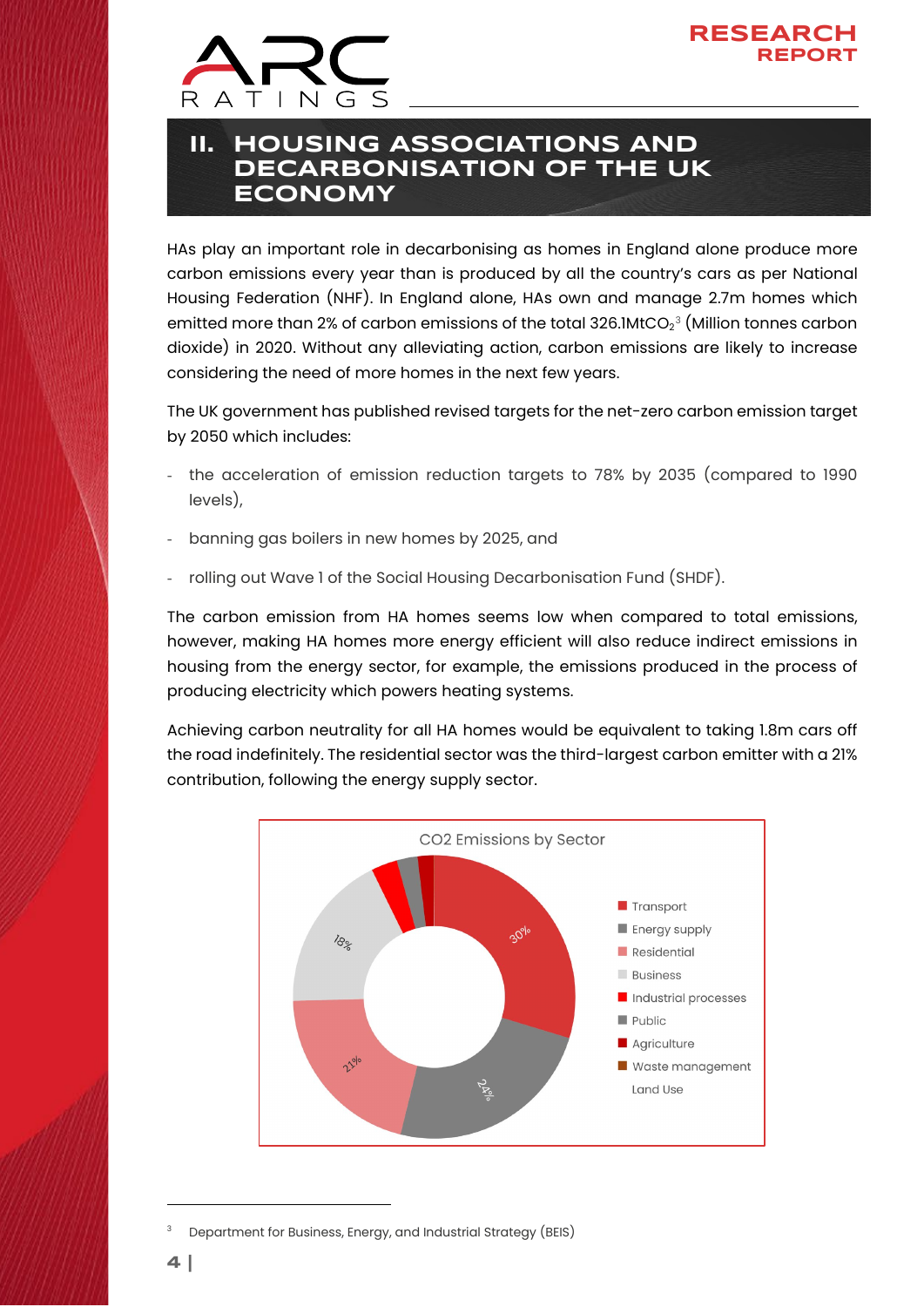

Carbon leak is one of the reasons for high emissions from the residential sector and is due to poor insulation of homes and gas central heating which force people to use more energy to warm up their houses. In ARC's opinion, improving the energy efficiency of existing homes is essential and should be prioritized to meet the government's current net-zero target by 2050.

HAs plan to invest £70bn in the fabric (insulation), and heating systems of their existing homes. According to research completed by Savills in association with NHF, additional funding of £36bn (base case scenario) will be required to decarbonise all HA homes. Clearly, HAs need funds in addition to their existing cash generation to accommodate costs related to decarbonisation along with building new homes and increasing repairs and maintenance. The sector needs to work closely with the government and industry to deliver these targets over the next three decades.

The Department for Business, Energy, and Industrial Strategy (BEIS), which set up SHDF in October 2020, confirmed that HAs will be able to apply directly for the funding considering their crucial role in meeting the net-zero targets. The government's commitment of £3.8bn (over 10 years) to the SHDF will be a massive help in achieving these goals and £62m of this funding was awarded to 17 local authorities as of March 2021, through SHDF demonstrator to test innovative approaches at retrofitting. Finally, the Wave 1 of £160m of the total fund was initiated in August 2021 for the financial year 2021/22, delivering projects up to January 2023.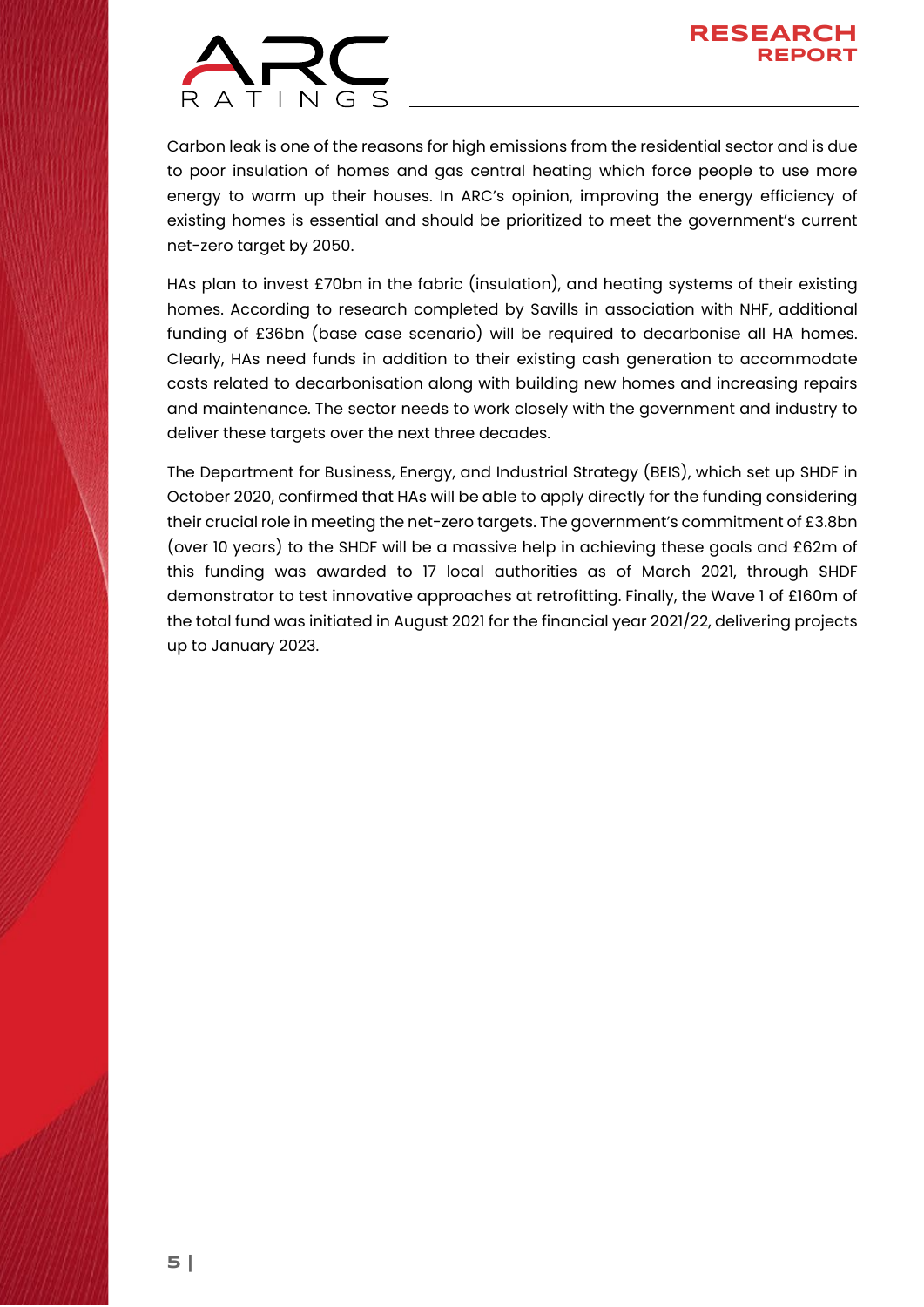

## **III. SUSTAINABLE FINANCING FOR HOUSING ASSOCIATIONS**

The availability of sustainable financing is good news for the sector in light of the additional funding required. However, it is important for investors that so-called sustainability loans are connected to environmental targets. Investors will need to track the use of funding and eventually request proof about how it has been utilized to reduce greenhouse gas emissions from energy consumption.

As noted in ARC's recently published research report – ESG Bonds, a growing debt market paving the way for sustainable investments [https://arcratings.com/researches/esg](https://arcratings.com/researches/esg-bonds-a-growing-debt-market-paving-the-way-for-sustainable-investments/)[bonds-a-growing-debt-market-paving-the-way-for-sustainable-investments/,](https://arcratings.com/researches/esg-bonds-a-growing-debt-market-paving-the-way-for-sustainable-investments/) ESG labelled bonds are a growing segment in global capital markets with green bonds having the largest share representing 63% of the total USD1.7Tr market in 2020.

| Data as of YE20          | Green     | Sustainable | Social           |
|--------------------------|-----------|-------------|------------------|
| Total Size of the Market | USD 1.1Tr | USD 317Bn   | <b>USD 316Bn</b> |
| Number of Issuers        | 1,428     | 178         | 601              |
| Number of Instruments    | 7.716     | 885         | 123              |
| Countries                |           | 30          | 36               |
| Currencies               |           |             | 25               |

Sustainable financing, in the form of sustainability-linked loans (SLL) and green bonds, can provide a new stream of funding at lower interest rates for the HA sector. However, margins will be linked to certain ESG related parameters which should be agreed between borrowers and investors. Investors have started supporting sustainability-linked loans to the HA sector and most of the G15 (an organisation of the top 15 largest HAs) members have been proactive in taking steps towards more sustainable operations.

Recent sustainability linked transactions and developments are noted below:

- BNP Paribas is one of the investors to extend its support for decarbonising the sector and they granted a £50m<sup>4</sup> sustainability-linked loan to the UK's largest HA -Metropolitan Thames Valley (MTVH) in 2020. Another transaction was related to Optivo, where BNP granted a 5-year £50m<sup>[4](#page-5-0)</sup> revolving credit facility which was structured as a sustainability-linked loan, however, in our opinion, it had similarities to a social bond as interest rates were tied to a percentage of the employed residents of the association.
- Bromford, one of the largest HAs in the UK, launched a 'Sustainable Finance Framework' for the year 2021 in accordance with International Capital Markets Association (ICMA)

<span id="page-5-0"></span><sup>4</sup> BNP Paribas Websit[e https://www.bnpparibas.co.uk/en/](https://www.bnpparibas.co.uk/en/)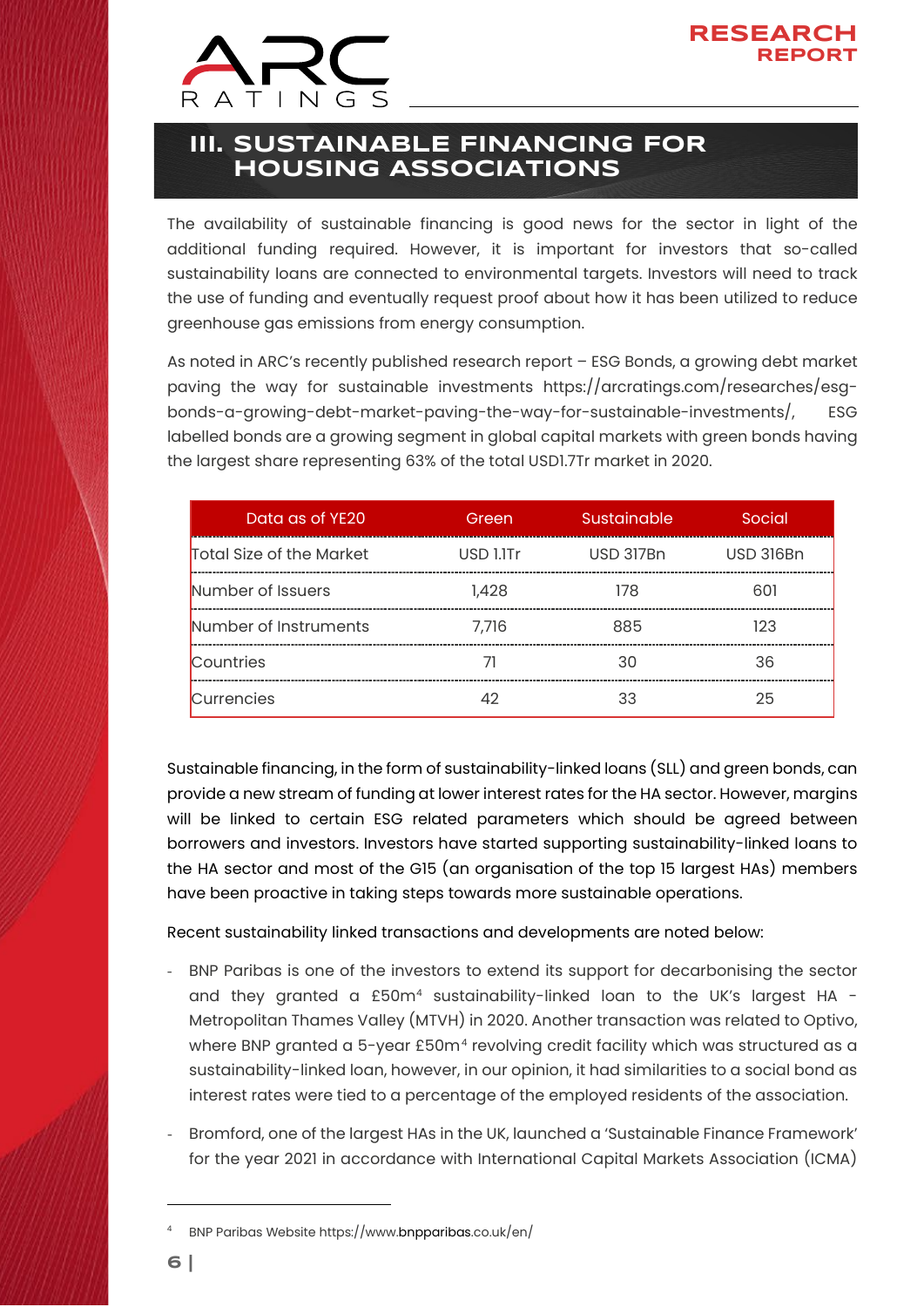

and Loan Market Association (LMA). The framework will align to the fixed targets promoted by ICMA such as the use of proceeds, the process for project evaluation, management of proceeds and reporting.

- Bromford NatWest transaction (2019), is one of the examples of a green bond which had a downward margin ratchet linked to the pre-defined targets related to the energy efficiency of its existing homes. The transaction amount was £100m<sup>[5](#page-6-0)</sup> with a 20-year maturity and an all-in coupon of 3.01%.
- Catalyst Housing launched a Sustainable Finance Framework<sup>[6](#page-6-1)</sup> to attract investors and have a new funding source for sustainable projects. The funding can be utilized for new homes and maintenance of the existing stock as these will fall under the sustainable goals. Also, it is worth mentioning that the existing investors such as Barclays and NatWest Markets acted as advisors for the new framework.

With SLL, and social and green bonds, HAs can benefit from lower interest rates compared to traditional funding and the financing can be used for energy-efficient new homes. Some of the recent transactions in the sector show that investors are keen to buy sustainable financing assets to diversify their portfolios and to target ESG labels, therefore ARC expect that the market will allocate capital to HAs for doing social good.

ARC believes that sustainable financing will allow to mitigate two major challenges of the HA sector. The first, providing additional funding to be used to build new homes as well as retrofitting of existing homes. The second, lowering interest expenses permitting the sector to maintain the EBITDA MRI Interest Cover, thus enabling it to generate sufficient cash flow. Even though the percentage of sustainability-linked loans is low as compared to the billions of existing debts of HAs, it still shows a new trend and a step closer towards a sustainable economy.

<span id="page-6-0"></span><sup>5</sup> Bromford Website<https://www.bromford.co.uk/>

<span id="page-6-1"></span><sup>6</sup> Catalyst Housing Websit[e https://www.chg.org.uk/](https://www.chg.org.uk/)